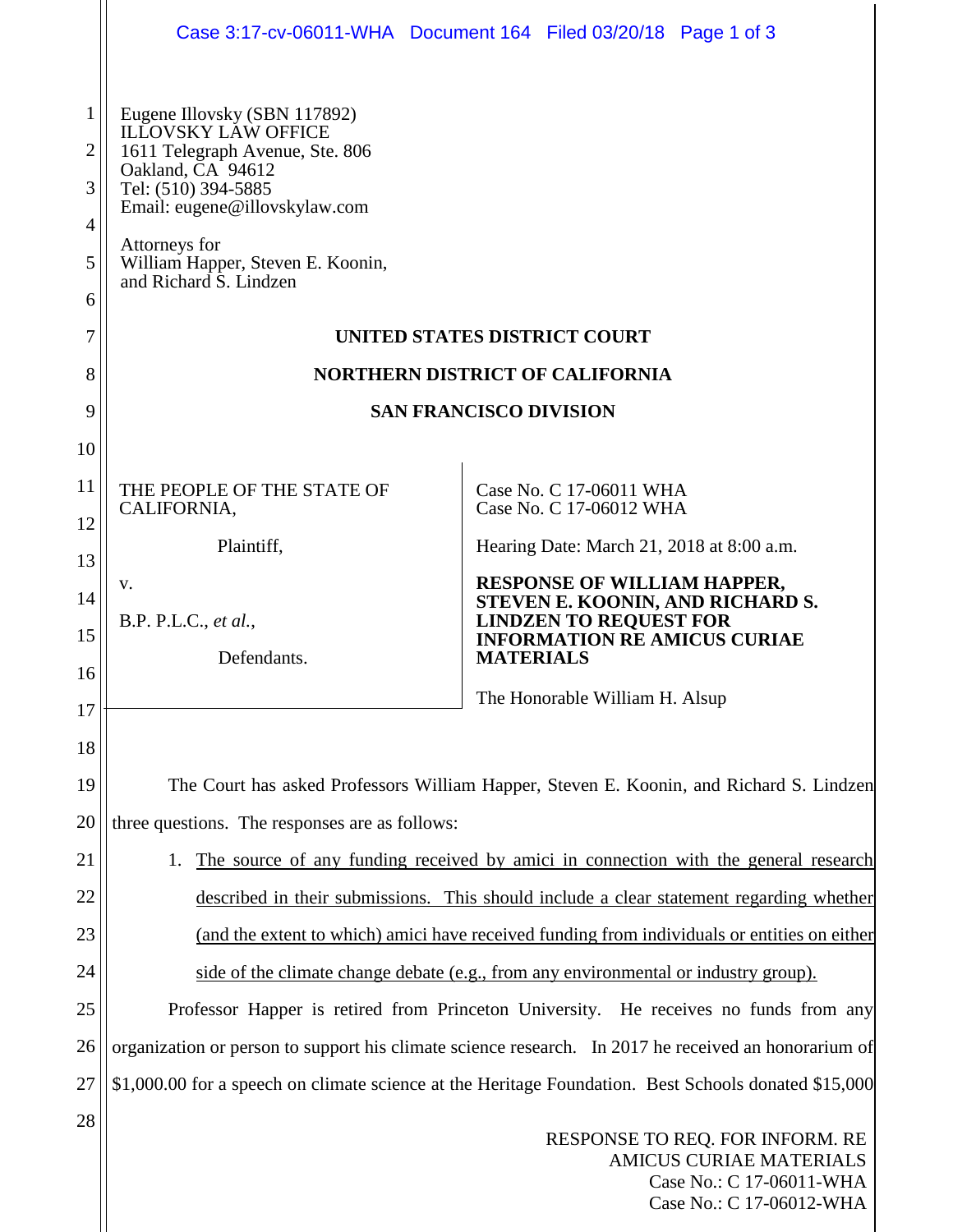## Case 3:17-cv-06011-WHA Document 164 Filed 03/20/18 Page 2 of 3

1 2 3 4 5 on his behalf to the University of North Carolina for his participation in Focused Civil Dialogue on Global Warming in 2016 organized by Best Schools. Peabody Coal donated a comparable amount (he believes it was around \$10,000 to \$15,000, though he does not recall the precise number) to the CO2 Coalition on his behalf, earned in connection with testimony given in a Proceeding of the Minnesota Public Utilities Commission in September 2015.

6 7 8 9 10 11 12 Professor Koonin receives no funds from any organization or person to support his climate science research. His salary from New York University does not constrain what research he does. Since 2014, he has been compensated by the National Academies for assisting in the oversight of its study activities. In 2016, Professor Koonin participated for 2.5 days in Exxon's Core Technical Capabilities Assessment, for which he received \$8,000. The focus at that event was on biological and environmental sciences research; he estimates that about 10% of the presentations dealt with responses to a changing climate (but not with climate science itself).

13 14 15 16 17 18 Professor Lindzen is retired from the Massachusetts Institute of Technology. He has, since 2013, received \$25,000 per year as a Distinguished Visiting Scholar at the Cato Institute, which he believes has had scholars taking positions on both sides of the climate change debate. This is his last year serving in that role. He earned approximately \$30,000 from Peabody Coal in connection with testimony given in a Proceeding of the Minnesota Public Utilities Commissions in September 2015. He received \$1,500 from the Texas Public Policy Foundation for a climate science lecture in 2017.

2. Whether amici are in any way affiliated (directly or indirectly) with any party to the aboveentitled actions.

Professor Happer has no affiliation with any parties to the above-entitled actions.

22 23 24 25 Professor Koonin has no affiliation with any parties to the above-entitled actions, except for some money vested in a BP pension plan arising from his employment that ended nine years ago. During his subsequent service for President Obama, that pension plan interest was reviewed by the government and deemed not to be a conflict of interest.

Professor Lindzen has no affiliation with any parties to the above-entitled actions.

27

//

26

19

20

21

28